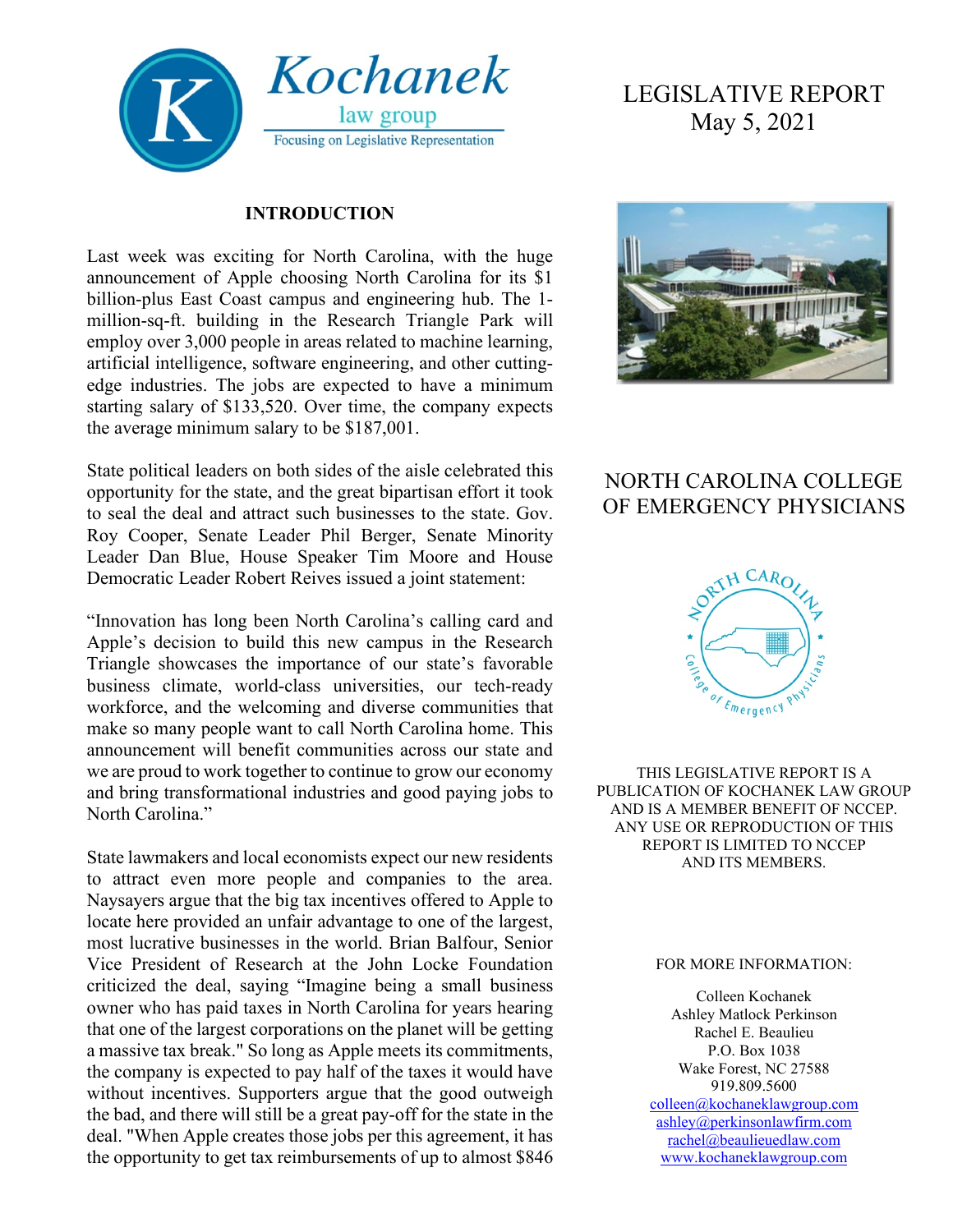million over 39 years," Cooper said. "Importantly, as a result of these accountable and transformational incentives, Apple will contribute at least \$110 million to North Carolina's Industrial Development Fund that will be available to the 80 North Carolina counties with the most need." The company will also invest \$100 million to support schools and community initiatives in the Triangle.

While Corporate America is speaking out throughout the nation on social justice matters and election laws, some wonder if our newest resident may keep the General Assembly from joining southern colleagues in pushing controversial bills for the rest of this session. In recent weeks, Republican leadership in both chambers have announced that controversial bills targeting transgender youth participating in sports, and another banning gender confirming hormone treatment for transgender people under 21 years of age will not move this session. In response to Speaker Moore's comments on the transgender sports bill, Democratic House member Representative Terence Everitt tweeted, "It appears that 'not a need to take it up at this time' is just another way of saying 'Apple'."

## **Gov. Cooper's State of the State Address**

On Monday night, Gov. Cooper gave his third State of the State address. As you can imagine with the past year we've had, there was a lot to be covered in this year's address. In the Governor's speech, he recognized brave North Carolinians' stories over the past year, celebrated our communities' and state's resilience and strength, and expressed hope for the state's recovery and for a greater, stronger North Carolina tomorrow.

"The past year has tested every person in our state and I have been so inspired by the resilience, innovation and support for one another that North Carolinians have shown during this pandemic," said Gov. Cooper. "In tough times, the people of North Carolina step up. I'm so grateful for the efforts of people across our state and honored to recognize some amazing North Carolinians for their contributions tonight."

While the Governor recognized this state's strengths and achievements, he also acknowledged areas where we must continue to grow and improve as a state, and as a nation. Gov. Cooper said the pandemic shed light on several areas for improvement, specifically the systemic racism state residents still face. "Everyone should have opportunity, and everyone should be able to feel safe in their own homes and communities without fear of authorities who should be there to protect them," he said. He also called for greater funding of our public schools and for Medicaid expansion.

Following the Governor's address, Republican House Speaker Tim Moore responded in a prerecorded video. "We've had a year of a health crisis and devastating job losses, political divisiveness and civil unrest," Moore said. The Speaker expressed a keen interest in using our budget surplus money to fund projects to improve our roads and increase broadband internet access. With regard to the year's civil unrest, he said Republicans were willing to invest in training for law enforcement officers but they will not defund them. "Let me be very clear, no proposal to weaken the thin blue line by defunding the police will ever be passed by this legislature," Moore said. Both state leaders expressed a great deal of hope for the future of this state.

## **Fourteenth Congressional Seat**

The results of the once-a-decade count of residents in the country has resulted in North Carolina gaining a congressional seat. The U.S. Census Bureau announced early last week that North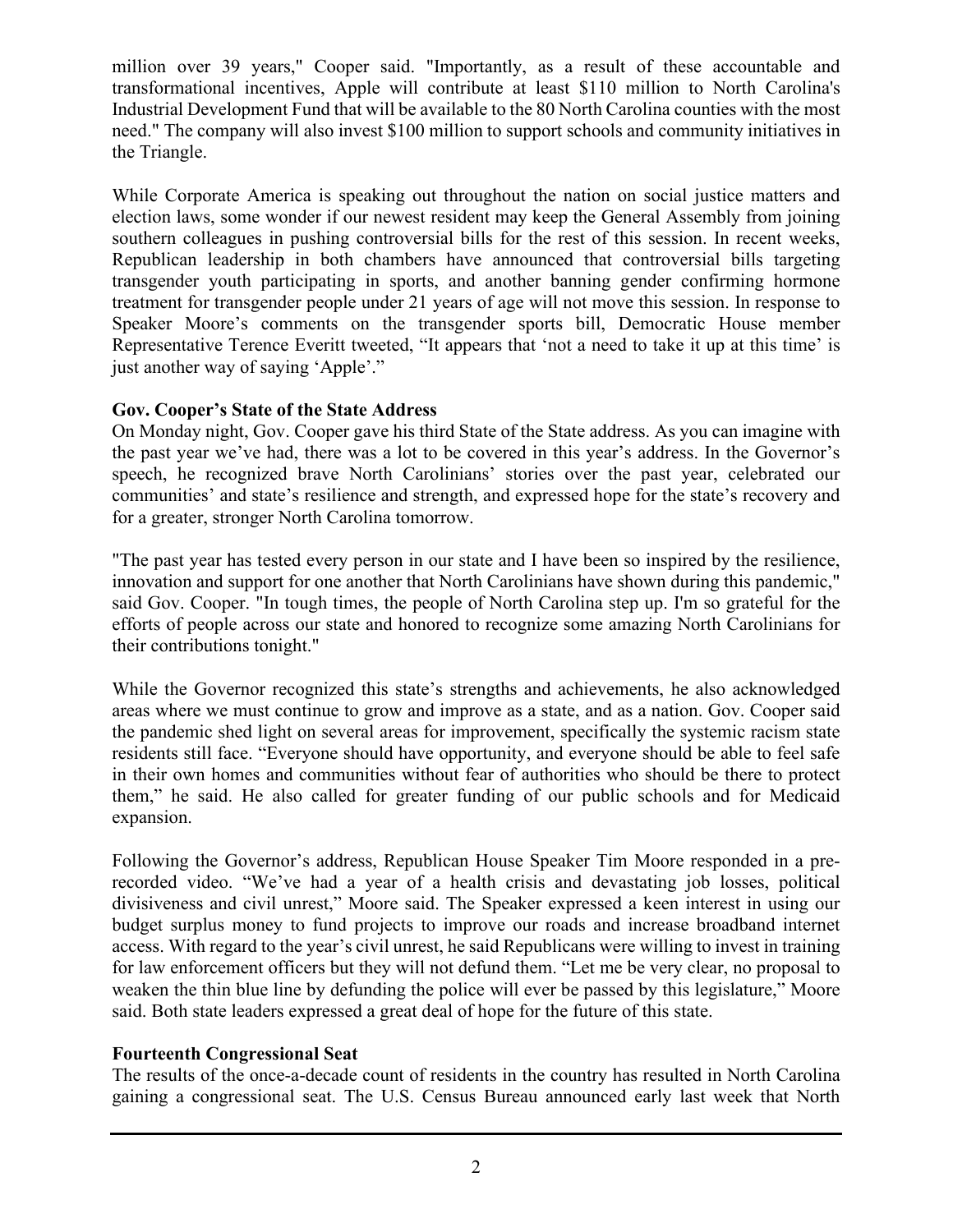Carolina will be gaining a 14th congressional seat, after gaining nearly one million residents over the past decade. Along with North Carolina, five other states have gained at least one congressional seat: Colorado, Florida, Montana, Oregon, and Texas (they added 2 seats). Seven states also lost a congressional seat: California, Illinois, Michigan, New York, Ohio, Pennsylvania, and West Virginia. This census data is used to determine how many Representatives each state will have in Congress and the number of electors a state receives for presidential elections. This data also helps federal agencies determine where to allocate grant funding for building new roads and other infrastructure projects, and assists states in creating their legislative districts. The Bureau will be releasing redistricting-related data to state legislatures in mid-August.

#### **House Bill 605: Voters Right to Know Act**

The Voters Right to Know Act passed the House with unanimous support last week, and has now been referred to the Committee on Rules and Operations in the Senate. The bipartisan bill aims to place more educational information at voting sites based on common questions asked by this state's voters. The bill would require signs to be placed at voting sites answering frequently asked questions, and a QR code that can be scanned for additional information.

#### **Senate Bill 360: Prohibit Collusive Settlements by the AG**

Senate Bill 360 passed the Senate on a party-line vote last week, 28-21. This bill would require joint approval from the Speaker of the House and the President Pro Tempore of the Senate before the Attorney General can enter into a consent judgement or settlement agreement in a dispute, claim, or controversy in which the Speaker of the House or the President Pro Tempore of the Senate have intervened or are otherwise named parties. This bill was a Republican response to the State Board of Elections settlement agreement and rule change during the 2020 election, that ultimately lengthened the number of days the Board of Elections could accept absentee ballots postmarked by Election Day to nine days after November 3rd. Republicans have held that that settlement was unlawful and changed election law, which the General Assembly has sole constitutional authority to do. This came after the General Assembly passed bipartisan election measures related to the pandemic for the election. Democrats have held that the Board of Elections acted within its authority to settle the case and to address concerns raised about delays with the U.S. Postal Service following a letter from the U.S. Postmaster General. The bill has been referred to the House Rules Committee.

## **This Week at the Legislature**

The House has announced that they will not be holding votes until Wednesday. We can expect many committee meetings prior to their first voting session next week, with various bills moving from committees early in the week to the floor for a vote by the end of the week to meet the crossover deadline on May 13<sup>th</sup>.

#### **BILLS OF INTEREST**

HOUSE BILL 678, Legislative Transparency Act, would require all sessions of the House and Senate and, unless specifically exempted, all official committee meetings to be (1) broadcast live by streaming video (contemporaneous audio and video content) over the internet, (2) recorded, and (3) archived in a manner that makes the video broadcast available for replay by the public. The bill includes a variety of additional provisions to: (1) prohibit a bill from receiving a second or third reading in either chamber unless the bill appeared on the published calendar emailed to NCGA members and was posted to the NCGA website at least 24 hours in advance and from being considered in committee unless the bill appeared on the committee's agenda within at least 48 hours of the scheduled meeting; and (2) provide funding for (i) 19 full-time equivalent positions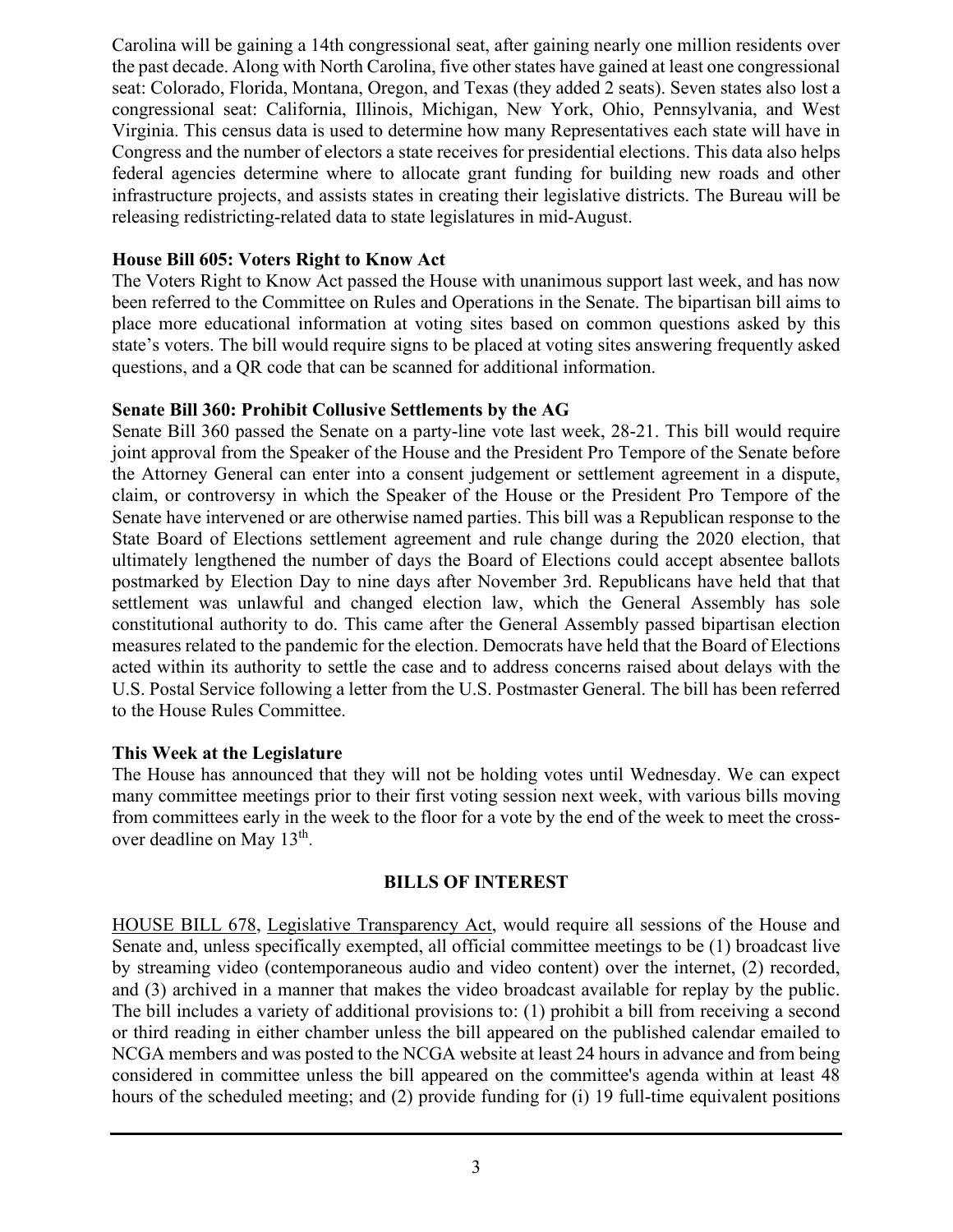in the Program Evaluation Division and (ii) ongoing audio and video streaming of all sessions and committee meetings. **Introduced by Representatives Ager and Logan and referred to the House Rules Committee.**

HOUSE BILL 679, Emergency Care for K-9 Units, would grant civil immunity to emergency medical services personnel or a law enforcement dog handler who voluntarily renders first aid, emergency treatment, rescue assistance, or transportation to a veterinary clinic to a law enforcement dog or search and rescue dog. **Introduced by Representatives Boles, Belk, Hawkins, and McNeill and referred to the House Health Committee.**

HOUSE BILL 682, Funds for Vaccine Storage, would appropriate \$500,000 of the funds the State received under the American Rescue Plan Act of 2021 to the Department of Health and Human Services, Division of Public Health for grants to pharmacies to purchase, repair, or upgrade freezers for storing COVID-19 vaccines. The bill would require funds to be distributed by December 31, 2021. **Introduced by Representative Sasser and referred to House Appropriations Committee.**

HOUSE BILL 683, Prescription Drug Disposal/John's Law, would require every pharmacy that dispenses a controlled substance to a patient, at the time of dispensation, to (1) provide the patient with written informational materials on how to properly, safely, and promptly discard unused, unwanted, or expired drugs and medications and the risks of failing to properly to do; and (2) make available on-site, for purchase or at no cost to the patient, at least one consumer method for individuals to dispose of unwanted or expired prescription drugs, including over-the-counter, athome drug disposal products or secured medication collection kiosks or boxes. **Introduced by Representative Sasser and referred to the House Health Committee.**

HOUSE BILL 686, No Gov't Retribution for Refusal of CV19 Vax, would: (1) allow an applicant for State and local government employment or a State or local government employee to file a grievance alleging that the applicant or employee was retaliated against for choosing not to take any of the coronavirus vaccines; and (2) provide that any legal resident of this or another state who chooses not to take any of the coronavirus vaccines approved for emergency use or otherwise by the United States Food and Drug Administration has the same right as an individual who chooses to take any such vaccine to the full and free use of buildings and land owned, leased, or otherwise controlled by the State of North Carolina or any of its political subdivisions, including schools, colleges, and universities. **Introduced by Representatives Johnson, Penny, Watford, and Moss and referred to the House State Government Committee.**

HOUSE BILL 691, Allow Pharmacists to Distrib. Certain Meds., would permit immunizing pharmacists to administer controlled substances for the prevention of HIV to persons who are at least 18 and pursuant to a prescription. **Introduced by Representative Sasser and referred to the House Health Committee.**

HOUSE BILL 694, First Responders/Medical POAs Required, would direct that all state and local governments that employ public first responders require that all first-responder employees have a medical power of attorney, provide access to the medical power of attorney to the employer, and review the power of attorney annually with their supervisor. The bill would also direct private employers that employ private first-responders to require their first-responder employees to have a medical power of attorney. **Introduced by Representatives McNeely, Faircloth, Miller, and McNeill and referred to the House Health Committee.**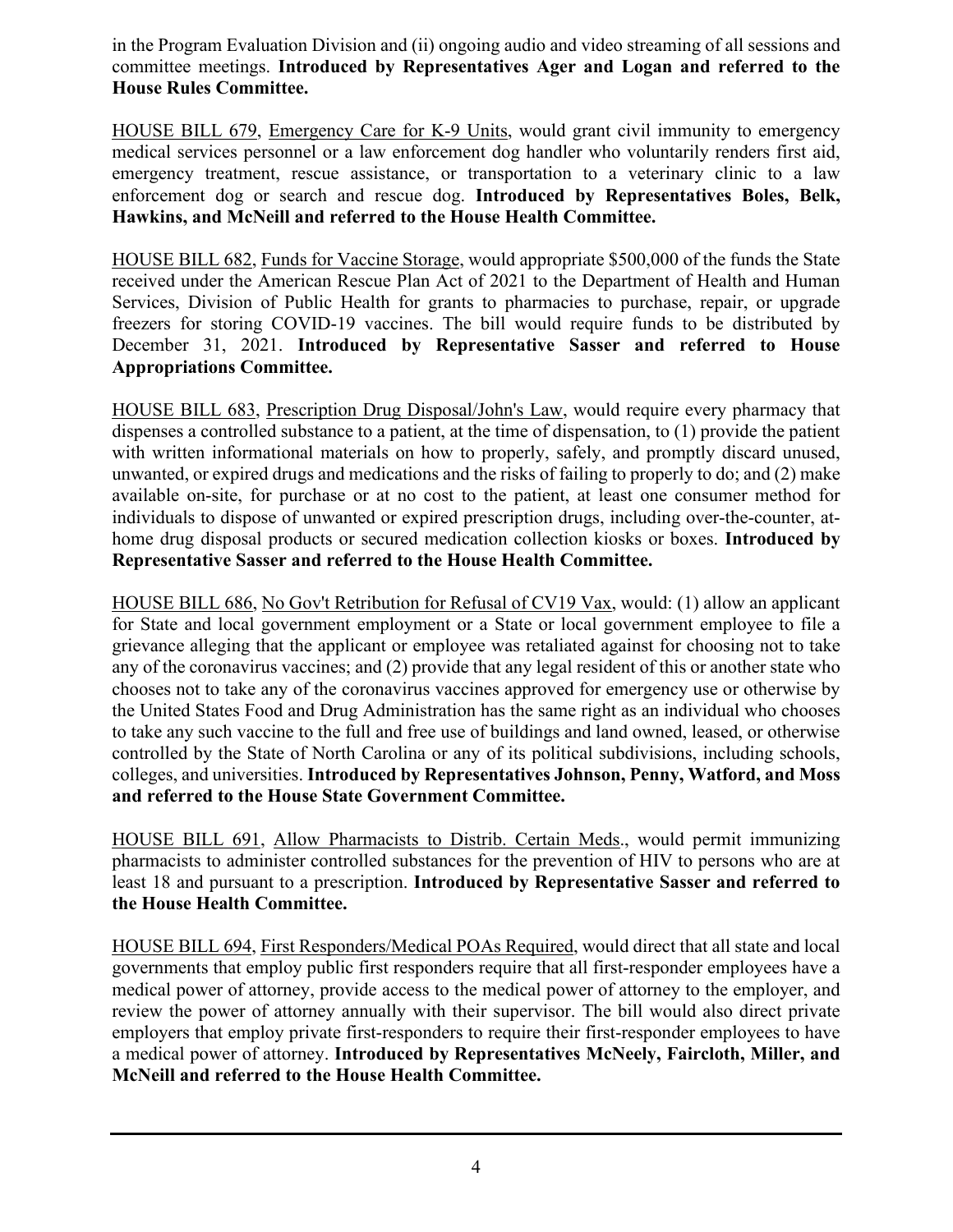HOUSE BILL 696, Various Changes to Nonprofit Corporations Act, would make various changes to the North Carolina Nonprofit Corporations Act, including provisions to: modify limitations on mergers and sales of assets; require annual reports to the Secretary of State; authorize domestication; modify required number of directors; authorize certain electronic transactions except as limited by articles of incorporation or bylaws; and modify the requirement for establishing committees of the board of directors. **Introduced by Representatives Lofton, Howard, Reives, and Moffitt and referred to the House State Government Committee.**

HOUSE BILL 698, Release Body-Worn/Dashboard Camera Video, is identical to Senate Bill 510, summarized in the April 23, 2021, Legislative Report. **Introduced by Representatives Quick, Hunter, Gailliard, and Clemmons and referred to the House Rules Committee.**

HOUSE BILL 703, Breast Cancer Diagnostic Imaging Parity, would require every health benefit plan offered by an insurer in this State that provides benefits for a diagnostic examination for breast cancer to ensure that the cost-sharing requirements applicable to a diagnostic examination for breast cancer are no less favorable than the cost-sharing requirements applicable to a screening examination for breast cancer. The bill also would define "cost sharing requirements" and update definitions for various diagnostic techniques for cervical and breast cancer; and make required coverage of examinations and lab tests for screening for early detection of cervical cancer and lowdose screening mammography with the same deductible, coinsurance, and other limitations as similar covered services applicable to all health benefit plans in the State. **Introduced by Representatives Belk, White, Lambeth, and Carney and referred to the House Health Committee.**

HOUSE BILL 705, Set \$15 Minimum Wage for First Responders, would set the minimum wage for first responders at either \$15 per hour or the federal minimum wage set forth in the Fair Labor Standards Act, whichever is higher. The bill would appropriate \$52 million the State received in federal funds under the Consolidated Appropriations Act to the Department of Commerce to establish the First Responders Fund. The funds are directed to be used for grants to public and private employers of first responders between January 1, 2022, and December 31, 2022, to cover 50% of the additional costs incurred by employers for one year because of the minimum wage increase. **Introduced by Everitt, Turner, Cooper-Suggs, and Gailliard and referred to the House Rules Committee.**

HOUSE BILL 706, Realigning Emergency Checks and Balances, would:

- provide for the expiration of a state of emergency declared by the Governor for which the emergency area constitutes 45 or more counties at 120 hours after issuance without a concurrence of the Council of State, or 21 days after issuance with concurrence of the Council of State;
- prohibit the Governor from issuing any further substantially similar orders declaring a state of emergency during the pendency of a state of emergency;
- require the Council of State be given 120 hours to concur or not concur, and permits remote meetings with the Governor during that time, and the Governor to document contact and responses of each member and release the response or lack of response by member name and position;
- require the General Assembly to hold a majority vote on a joint resolution whether to continue the state of emergency that contains a statewide emergency area issued by the Governor and, if determined a statewide state of emergency exists, vote to resolve that the emergency exists and issue appropriate legislation to mitigate or address the emergency: (1) upon the convening of an extra session on legislative call; or (2) if the General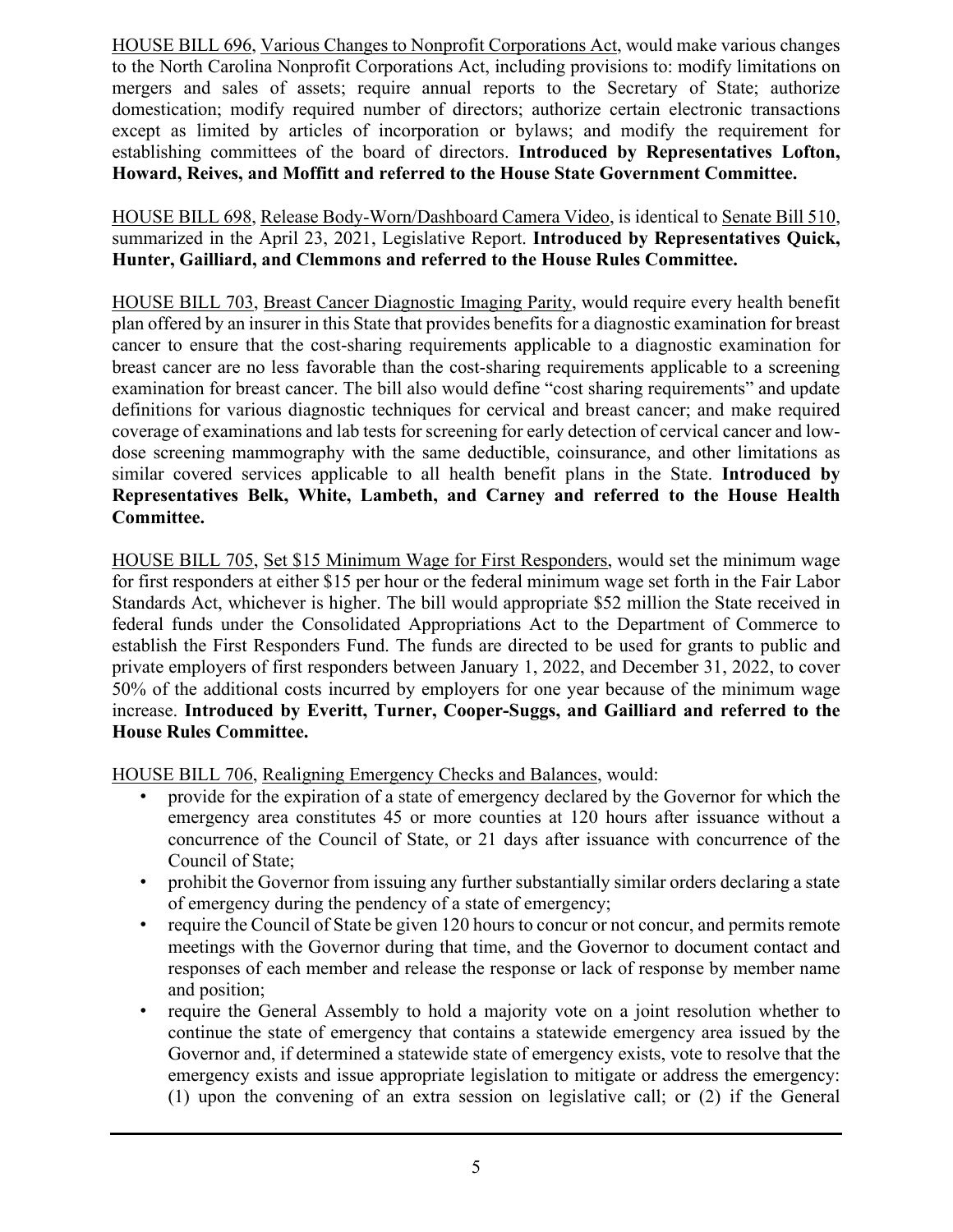Assembly is in regular session at the time of such a declaration or scheduled to be in regular session within 21 days of the declaration, during regular session; and

• amend the State Constitution, if approved by a majority of the qualified voters of the State at a statewide election to be held on the same date as the general election in November of 2022, to require the General Assembly to convene in extra session upon the declaration of a statewide state of emergency by the Governor.

## **Introduced by Representatives Kidwell, Goodwin, Hanig, and Moss and referred to the House Judiciary I Committee.**

HOUSE BILL 709, Taxpayer Protection Act, would amend the State Constitution, if approved by a majority of the qualified voters of the State at a statewide election to be held on the same date as the general election in 2022, to establish the maximum annual percentage change in State *fiscal year spending*, calculated at inflation plus the percentage change in State population in the prior calendar year, with an increase in the spending limit authorized only by two-thirds majority of each house of the General Assembly. **Introduced by Representatives Riddell, D. Hall, Paré, and Saine and referred to the House Finance Committee.**

HOUSE BILL 710, School Bus/Failure to Stop/Penalties/Evidence, would increase the minimum fines for failing to stop for properly marked school buses when stopped in certain instances as follows: for violation of the statute from \$500 to \$1,000; for willful violation of the statute and also striking any person from \$1,250 to \$2,250; and for willful violation of the statute and also striking a person that result in their death from \$2,500 to \$3,500. The bill would further establish that it is prima facie evidence that the vehicle was operated by the person in whose name the vehicle was registered at the time of the violation whenever evidence is presented in any court or administrative hearing of the fact that a vehicle was operated in violation of the statute, and would include a similar provision regarding the operation by a renter of a rented vehicle. **Introduced by Representatives Logan, Brown, and Garrison and referred to the House Transportation Committee.**

HOUSE BILL 714, Volunteer EMS Providers/Grant Program, would appropriate \$500,000 in nonrecurring funds to the Department of Public Safety, Division of Emergency Management to provide grants to governmental entities and nonprofits that provide emergency medical services (EMS). The bill would establish elements of the program, including a \$10,000 grant amount maximum, allocation of up to 1% of funds appropriated for administrative costs, and a requirement to prioritize EMS providers in development tier one and tier two areas. **Introduced by Representatives Cooper-Suggs, Hurtado, Roberson, and A. Jones and referred to the House Rules Committee.**

HOUSE BILL 719, Repeal Death Penalty, would repeal the death penalty and require all current prisoners sentenced to death to be resentenced to life imprisonment without the possibility of parole. **Introduced by Representatives K. Smith and Quick and referred to the House Rules Committee.**

HOUSE BILL 723, Reenact & Revise Racial Justice Act, would reenact the Racial Justice Act and prohibit the State from seeking a criminal conviction or sentence on the basis of race, ethnicity, or national origin. **Introduced by Representatives Alston, Morey, Harrison, and Autry and referred to the House Rules Committee.**

HOUSE BILL 724, Repeal Death Penalty, is identical to House Bill 719, summarized above in this Legislative Report, but also includes a series of "whereas" clauses. **Introduced by**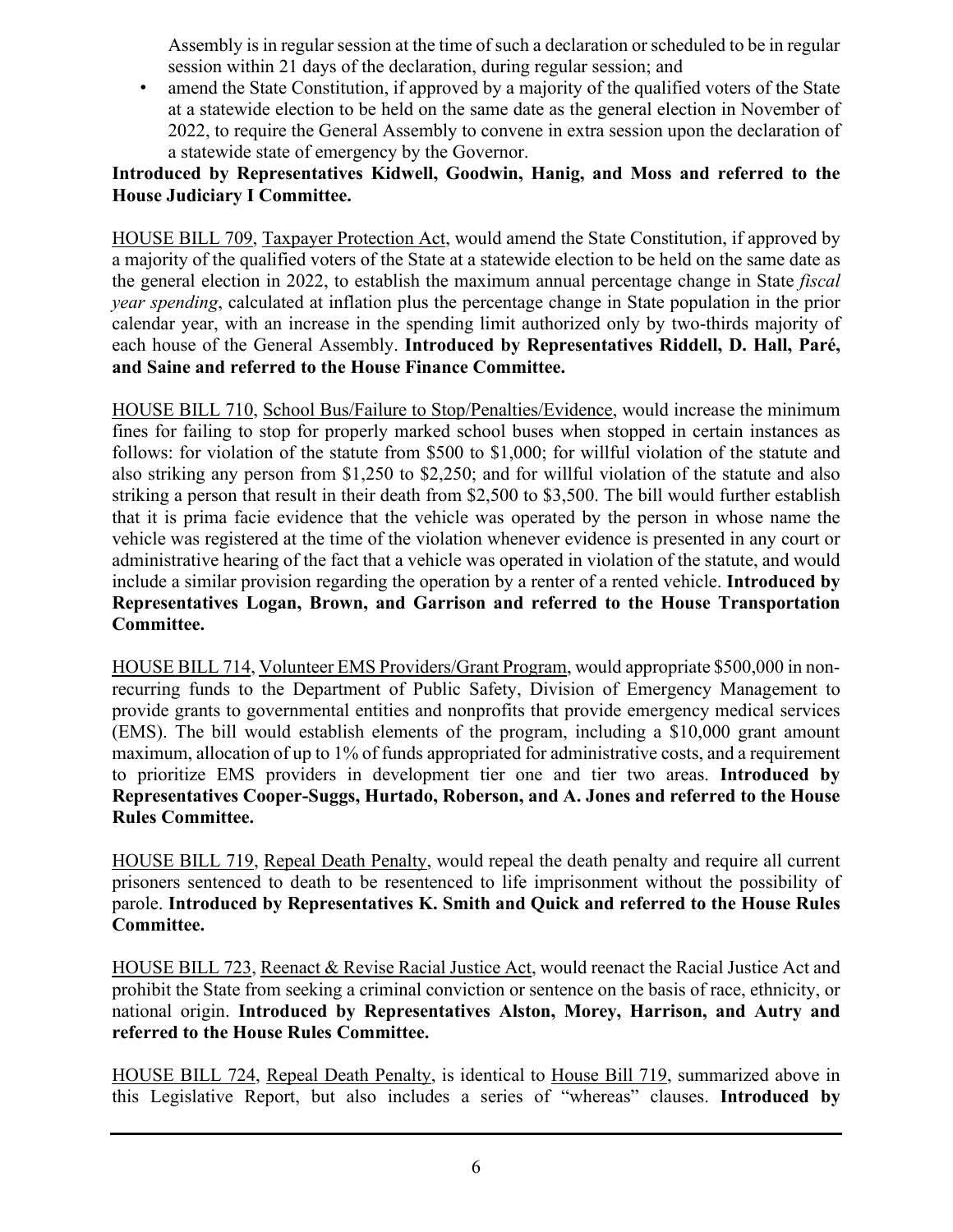## **Representatives Alston, Meyer, Hawkins, and Morey and referred to the House Rules Committee.**

HOUSE BILL 728, ACH/Model Infection Control Pol. & Procedures, would require the Department of Health and Human Services to develop model infection prevention and control policies and procedures. By, December 1, 2021, DHHS would be required to develop the new policies and procedures and post to its website as well as develop a mandatory, annual course for adult care home supervisors on implementing the policies and procedures. **Introduced by Representatives Wray and Brisson and referred to the House Health Committee.**

HOUSE BILL 732, Peer Support Specialist Certification Act, would certify individuals that provide peer support services, including Medicaid or State-funded peer support. The bill would establish the 11-member North Carolina Peer Support Specialist Certification Oversight Board to implement the certification. The bill would require applicants for certification as a peer support specialist to: (1) be 18 or older; (2) have a lived experience of a mental health or substance use disorder; (3) have been in recovery for at least one year; (4) have completed a training course approved by the Board; (5) paid any applicable fees; (6) provide written proof to the Board of a high school diploma or its equivalent; and (7) submit a completed application, with two letters of reference. The bill would not prevent: (1) an individual from conducting activities or services in offering peer-to-peer support; (2) physicians, psychologists, or other licensed professionals or practitioners from engaging in scope-of-practice activities; (3) fee-based pastoral counselors, clergy, family partners peer support, or other qualified professional group members from providing peer support and other related services; or (4) any individual participating in working with or participating in 12-step programs, assistance programs, or other related programs that provide support services. **Introduced by Representatives Ball, Autry, Insko, and Roberson and referred to the House Health Committee.**

HOUSE BILL 734, Dept. of Health and Human Services Revisions would:

- change the definition of developmental disability, as it is used in the Mental Health, Developmental Disabilities, and Substance Abuse Act of 1985, to be a severe, chronic disability attributable to mental or physical impairment or a combination of mental and physical impairments;
- provide that decisions on the waiver of any of the rules on the licensure of facilities for the mentally ill, the developmentally disabled, and substance abusers may be appealed by filing a contested case;
- require the Secretary of Health and Human Services to adopt a copayment schedule for behavioral health services, intellectual and developmental disabilities services, and substance use disorder services based on the Medicaid copayments for those services to be used by LMEs and by contractual provider agencies;
- allow the use of telehealth in the exams that are required before involuntary commitment; and
- add that the second examination to determine whether a respondent will be involuntarily committed due to mental illness may be conducted either in the physical face-to-face presence of a physician or using telehealth equipment and procedures, if the physician who examines the respondent by telehealth is satisfied to a reasonable medical certainty that the determinations would not be different if the exam had been done in the physician's physical presence.

## **Introduced by Representatives Potts and Stevens and referred to the House Health Committee.**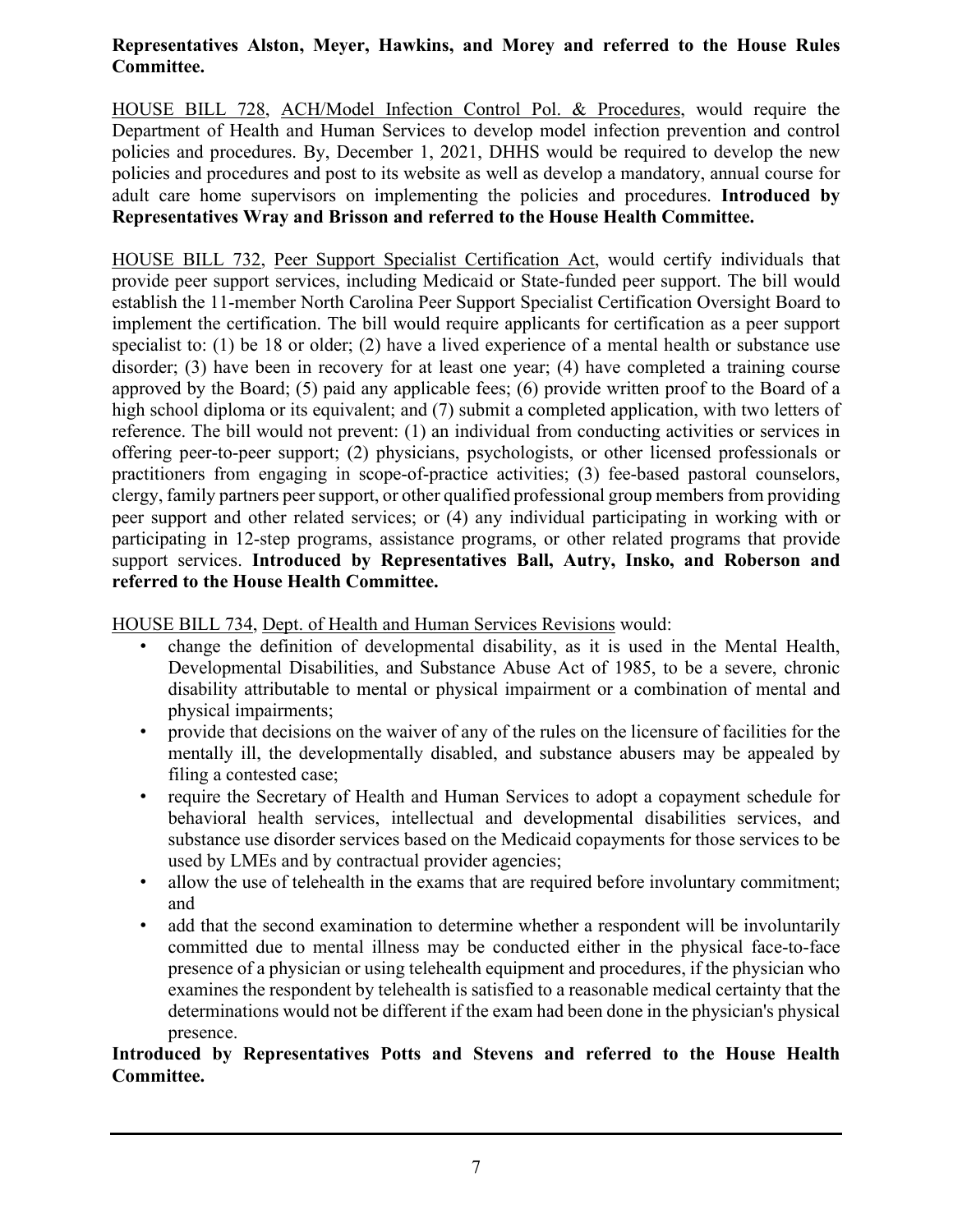HOUSE BILL 736, Timely Updates to Newborn Screening Program, would ensure that new conditions listed on the national Recommended Uniform Screening Panel (RUSP) be added to North Carolina's newborn screening program within two years. **Introduced by Representatives Brisson, Wray, and Carney and referred to the House Health Committee.**

HOUSE BILL 747, Merge NC Health Choice and Medicaid, would direct the Department of Health and Human Services to submit any necessary amendments to the Centers for Medicare and Medicaid Services for the merger of the NC Health Choice program into the North Carolina Medicaid program on January 1, 2022. The bill would make all children currently eligible for NC Health Choice eligible for Medicaid on January 1, 2022. The bill would appropriate \$134,000 for 2021-22 from the General Fund to the DHHS, Division of Health Benefits, for needed IT changes to NC FAST as a State match for \$266,000 in nonrecurring federal funds. **Introduced by Representatives Clemmons, Adcock, Cunningham, and von Haefen and referred to the House Rules Committee.**

HOUSE BILL 748, Term Limits for Legislators, would amend the State Constitution, if approved by a majority of the qualified voters of the State at the general election in November 2022, to limit members of the General Assembly to no more than six terms of office. **Introduced by Representative Everitt and referred to the House Rules Committee.**

HOUSE BILL 750, Exempt Physician-Acquired MRIs from CON Review, would exempt from certificate of need review the acquisition of an MRI scanner by purchase, donation, lease, transfer, or comparable arrangement by any specialty or multispecialty professional corporation of physicians licensed to practice medicine if: (1) the magnetic resonance imaging scanner will be used only for the patients of that same physician practice or group and (2) the single specialty or multispecialty physician practice or group gives prior written notice to the Department of Health and Human Services, along with supporting documentation to demonstrate that it meets the exemption criteria. **Introduced by Representatives Goodwin, Clampitt, Kidwell, and Potts and referred to the House Rules Committee.**

HOUSE BILL 751, Abolish Employment At-Will, would abolish the doctrine of at-will employment and allow an employee to be fired only for just cause. The bill would state that the General Assembly finds that every contract for employment, whether the contract is written or oral, will consist of both express and implied terms that are legal covenants between the parties to the contract, and declares that an implied covenant of good faith and fair dealing is part of every employment contract in this State, and that, therefore, it is the public policy of this State that the employment at-will doctrine is inconsistent with the implied covenant of good faith and fair dealing. **Introduced by Representative Logan and referred to the House Rules Committee.**

HOUSE BILL 757, The Police Use-of-Force Transparency Act, would require the Department of Justice, in consultation with the Criminal Justice Education and Training Standards Commission and the Sheriffs' Education and Training Standards Commission, to develop and maintain a statewide database for use by law enforcement agencies that tracks all critical incident data of law enforcement officers in North Carolina. "Critical incident" would mean an incident involving any use of force by a law enforcement officer that results in death or serious bodily injury to a person. All law enforcement agencies in the State, including, but not limited to, the State Highway Patrol, the State Bureau of Investigation, county sheriffs' offices, municipal police departments, campus police agencies, and company police agencies, would provide to the Department of Justice information requested to maintain the database and information collected would be confidential. **Introduced by Representative Szoka and referred to the House Judiciary 3 Committee.**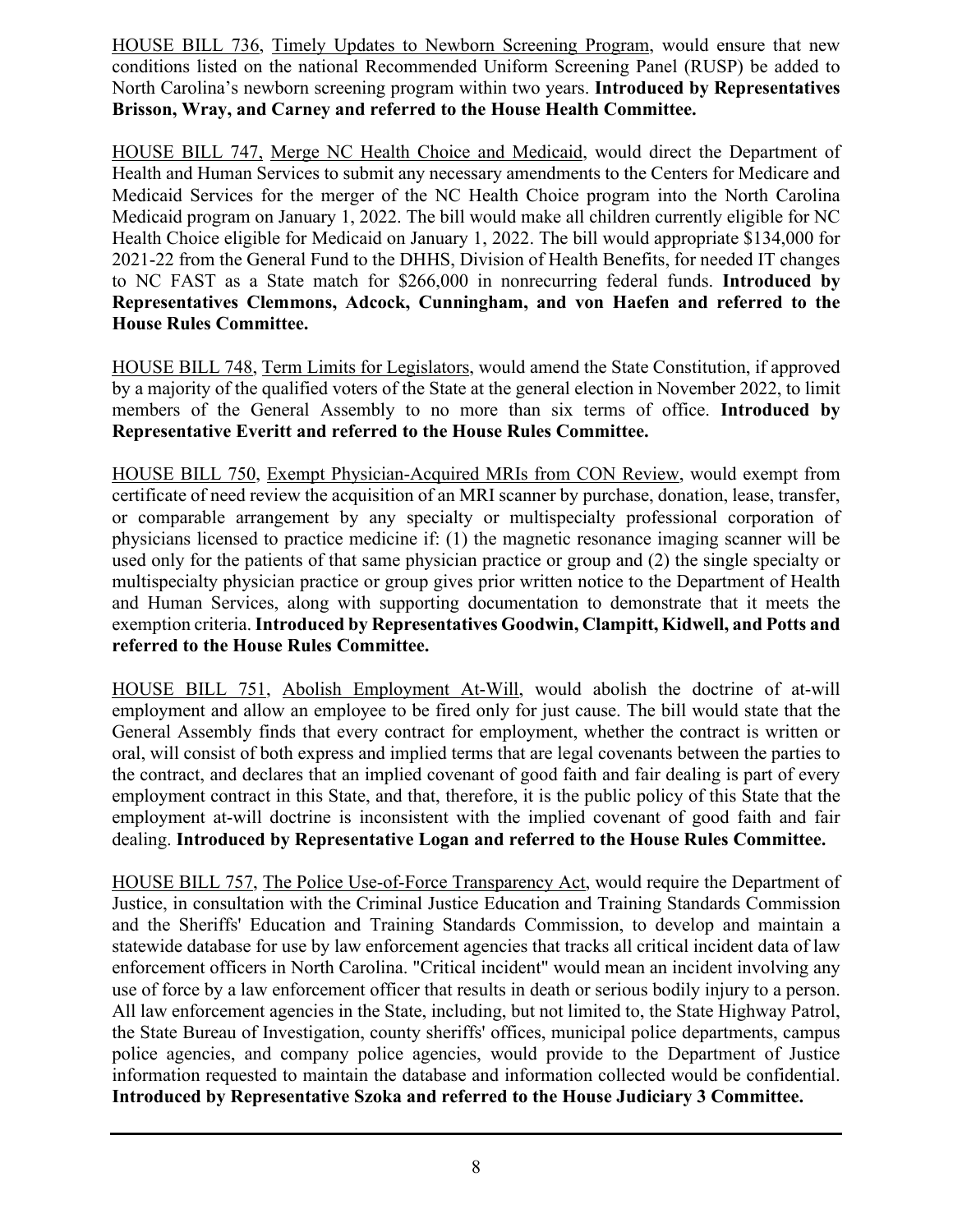## **BILL UPDATES**

HOUSE BILL 93, Req. Opioid Antagonist Ed. w/Opioid Scripts, was heard in the House Health Committee, where a new version was presented to address some of the concerns with the bill. The new version would:

- exclude hospice care providers and palliative care providers from the new regulations regarding opioid prescriptions;
- clarify that those excluded providers must still provide the patient education on overdoes prevention and the use of an opioid antagonist if they write prescriptions for a patient for a Schedule II controlled substance and any of the already specified conditions apply;
- removed the proposed language that would allow sanctions when a practitioner prescribes to a patient an opioid and does not (1) co-prescribe an opioid antagonist prescription or (2) provide the education and use information required; and
- require that a pharmacist dispensing an opioid if the criteria already set out in the act are met: (1) ask the individual receiving the prescription if the individual has a prescription for an opioid antagonist and offer to fill it; (2) advise the individual that the State Health Director has issued a statewide standing order allowing the pharmacist to dispense an opioid antagonist without a specific standing order allowing the pharmacist to dispense an opioid antagonist without a prescription and offer to dispense the opioid antagonist; and (3) communicate the details of the interaction to the prescriber within 72 hours of dispensing.

## **The bill as amended was approved by the House and will next be considered by the Senate Rules Committee. Despite these changes the North Carolina College of Emergency Physicians is opposed to this bill.**

HOUSE BILL 103, Automatic Renewal of Contracts, was amended in the House Rules Committee to amend the provisions regarding automatic renewal clauses in contracts to require a consumer who enters into a contract online to be allowed to cancel the contract online. **The bill as amended was approved by the House Rules Committee and the full House. The bill will next be considered by the Senate Rules Committee.**

HOUSE JOINT RESOLUTION 330, Federal Authority Regarding Elections, was amended in the House Rules Committee to state that the General Assembly does not support (rather than stating legislator opposition to) any attempt by the federal government to usurp or interfere with the State's legislative authority over the management, control, and administration of elections, and federal H.R. 1 (*For the People Act of 2021*; introduced in Congress on January 4, 2021) and any subsequent enactment of the terms of this proposal and implores members of Congress to oppose the same. **The bill as amended was approved by the House Rules Committee and the full House. The bill will next be considered by the Senate Rules Committee.**

SENATE BILL 35, Max 4-Yr Age Diff to Marry Under 18 Yrs. As originally filed, the bill would have amended the lawful age to enter into marriage in this state to 18 years of age or older and eliminated the existing exceptions for persons to marry under the age of 18. The bill was amended in the Senate Judiciary Committee to instead allow a (1) person over age 16 and under age 18 or (2) person over age 14 and under age 16 to marry a person no more than four years older (previously, allowed those persons to marry with no restriction on the age of the person they married). **The bill as amended was approved by the Senate Judiciary Committee and will next be considered by the Senate Rules Committee. As you can imagine, this amendment has raised quite a bit of controversy and it is unclear if the bill will move forward.**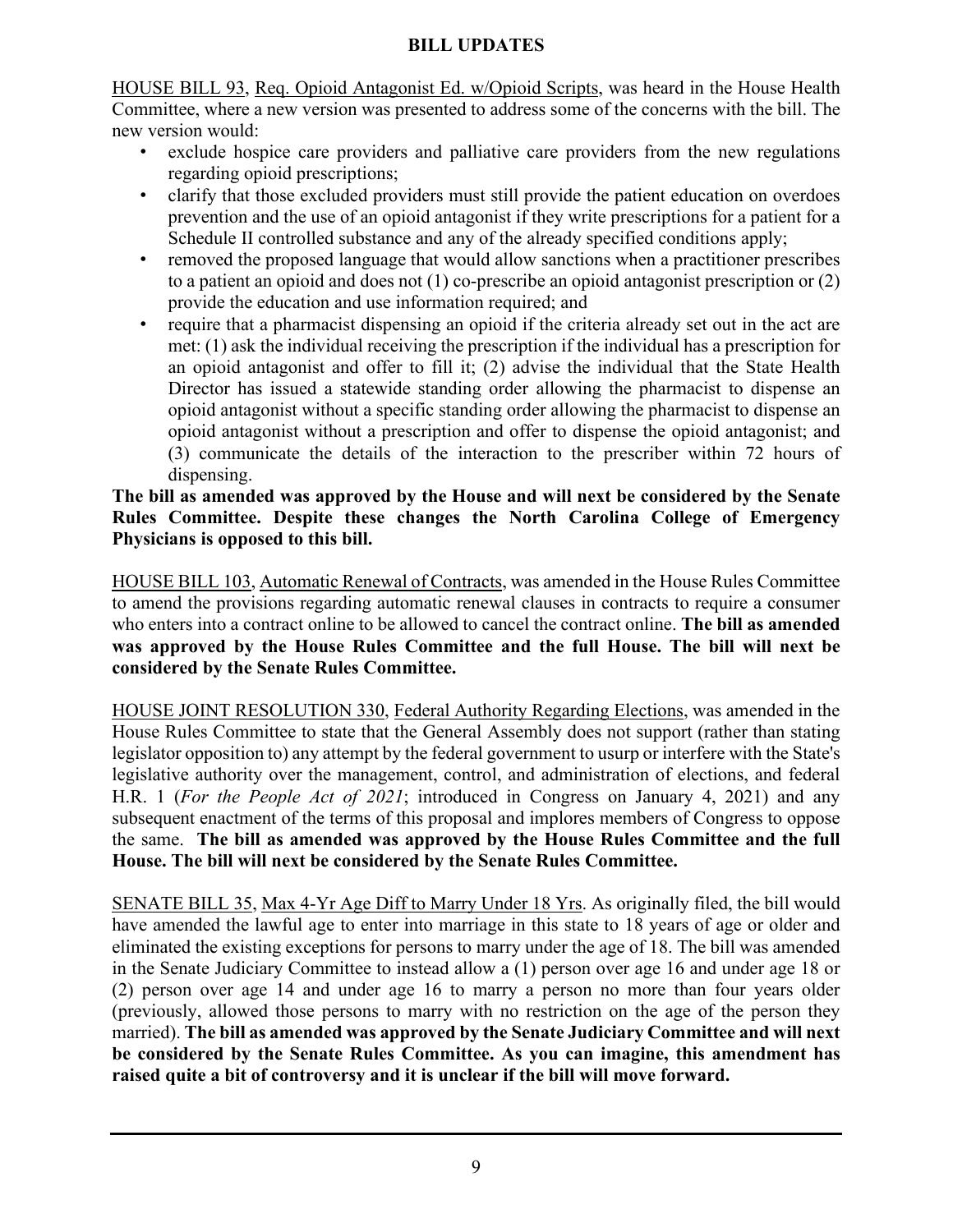SENATE BILL 191, The No Patient Left Alone Act, was amended in the Senate Health Care Committee, the new version would:

- require licensed hospitals to permit patients to receive visitors to the fullest extent permitted under any applicable rules, regulations, or guidelines adopted by the Centers for Medicare and Medicaid Services (CMS) or any federal law;
- authorize the Department of Health and Human Services (DHHS) to issue a warning to a hospital found by CMS or any other federal agency to have violated any rule, regulation, guidance, or federal law relating to a patient's visitation rights, giving the hospital 24 hours to allow visitation, after which DHHS is authorized to impose a penalty of no less than \$500 for each instance on each day of the violation in addition to federal fines and penalties;
- direct hospitals to use their best efforts to develop alternate visitation protocols that would allow visitation to the greatest extent safely possibly in the event the hospital is completely closed to visitors, with identical authority granted to impose civil penalties for alternate protocols which violate rules, regulations, guidance or federal law relating to a patient's visitation rights;
- make the civil penalty provisions applicable to nursing homes and combination homes, hospice care facilities and residential treatment facilities;
- require any licensed adult care home or special care unit to allow residents to receive visitors of their choice unless, when established by clear and convincing evidence, infection control issues are present; visitation interferes with the care of other patients; or visitors engage or have engaged in disruptive, threatening, or violent behavior of any kind;
- authorize DHHS to impose a civil penalty of at least \$500 for each instance on each day a licensed adult care home or special care unit is found to be in violation of the visitation requirements;
- remove the proposed requirement for DHHS to develop and disseminate to each described facility free informational materials explaining the enacted statutory rights; and
- direct DHHS to adopt implementing rules by October 1, 2021, including a requirement that facilities provide notice of the patient visitation rights in the act to patients, residents, and when possible, family members of patients and residents, which must include the contact information for entities responsible for investigating violations.

## **The bill as amended was approved by the Senate Health Care Committee and will next be considered by the Full Senate.**

SENATE BILL 228, Allow Employers to Offer EPO Benefit Plans, was heard in two Senate committees where amendments were made to the bill. The latest version would:

- change the permitted conditions of coverage for services provided by a provider not contracted with the EPO but who the insured elects to continue coverage of ongoing treatment;
- in such cases, allow the provider to agree to accept the preferred provider organization rate or other rate agreed to by the provider or insurer plus applicable copayments for reimbursement in full from the insurer and the insured;
- authorize insurers to contract for an exclusive provider organization with licensed health care providers of all kinds, with contracts not disapproved by the Commissioner of Insurance within 90 days of filing deemed approved;
- void any contractual provision between an insurer offering an exclusive provider benefit plan and a health care provider that restricts the provider's right to enter into provider contracts with other persons;
- require contracts to provide all participating providers information about the insurer and the insurer's exclusive provider benefit plans;